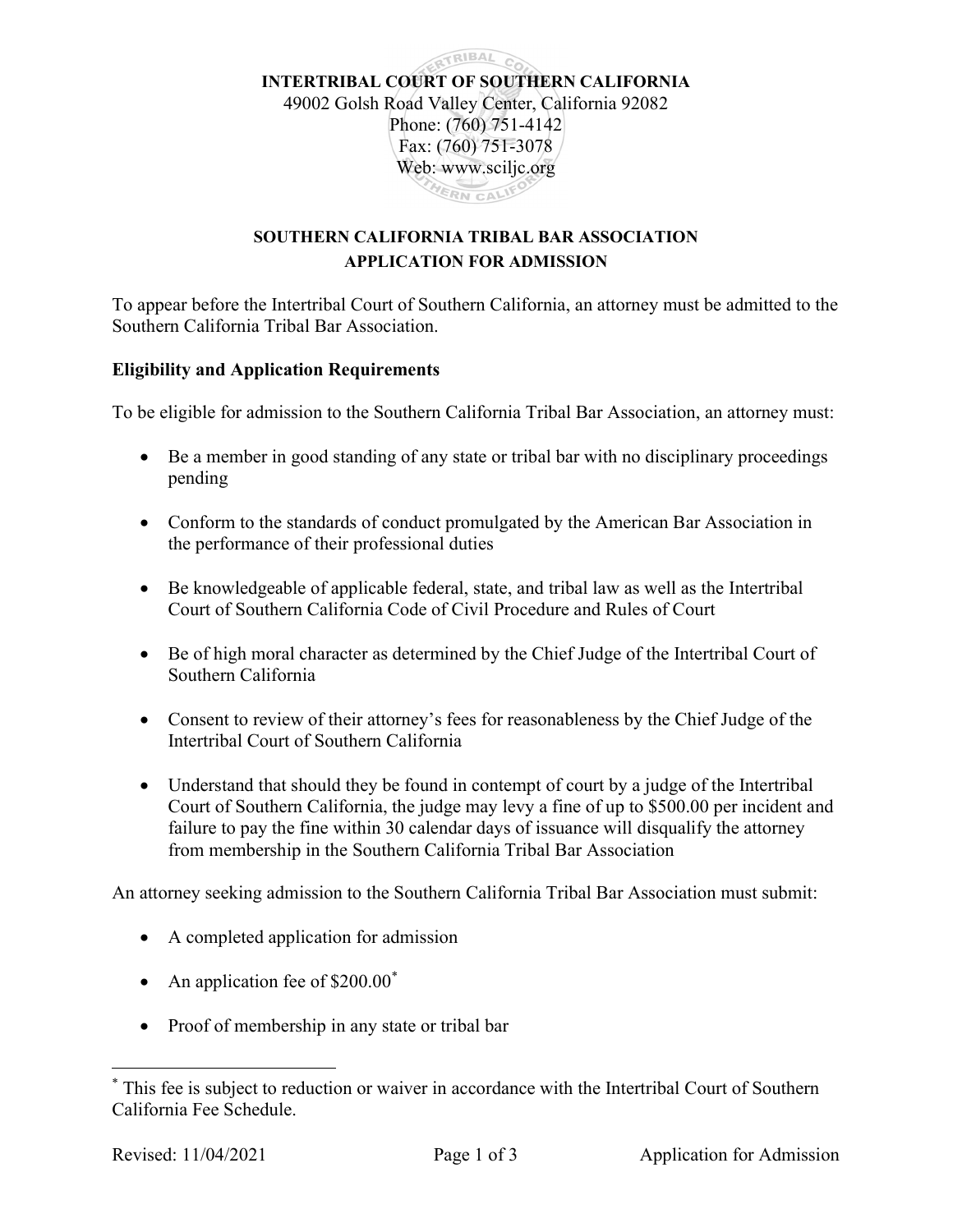- Proof of malpractice insurance  $*$
- A letter of recommendation from an attorney member in good standing of any state or tribal bar

## **Applicant Information**

| Full name:                                                                        |                  |                                                                                                                                                                                                                                      |        |  |  |
|-----------------------------------------------------------------------------------|------------------|--------------------------------------------------------------------------------------------------------------------------------------------------------------------------------------------------------------------------------------|--------|--|--|
|                                                                                   | Last             | First                                                                                                                                                                                                                                | Middle |  |  |
|                                                                                   | Mailing address: |                                                                                                                                                                                                                                      |        |  |  |
|                                                                                   |                  | Organization                                                                                                                                                                                                                         |        |  |  |
|                                                                                   |                  | Street                                                                                                                                                                                                                               |        |  |  |
|                                                                                   |                  |                                                                                                                                                                                                                                      |        |  |  |
|                                                                                   | City             | State                                                                                                                                                                                                                                | Zip    |  |  |
|                                                                                   | Phone number:    |                                                                                                                                                                                                                                      |        |  |  |
|                                                                                   |                  |                                                                                                                                                                                                                                      |        |  |  |
|                                                                                   |                  |                                                                                                                                                                                                                                      |        |  |  |
|                                                                                   |                  |                                                                                                                                                                                                                                      |        |  |  |
| State or tribal bar membership(s) and membership number(s): _____________________ |                  |                                                                                                                                                                                                                                      |        |  |  |
|                                                                                   |                  | ,我们也不会有什么。""我们的人,我们也不会有什么?""我们的人,我们也不会有什么?""我们的人,我们也不会有什么?""我们的人,我们也不会有什么?""我们的人                                                                                                                                                     |        |  |  |
|                                                                                   |                  |                                                                                                                                                                                                                                      |        |  |  |
|                                                                                   |                  |                                                                                                                                                                                                                                      |        |  |  |
|                                                                                   |                  |                                                                                                                                                                                                                                      |        |  |  |
|                                                                                   |                  | Practice area(s): <u>contract and the set of the set of the set of the set of the set of the set of the set of the set of the set of the set of the set of the set of the set of the set of the set of the set of the set of the</u> |        |  |  |
|                                                                                   |                  |                                                                                                                                                                                                                                      |        |  |  |
|                                                                                   |                  |                                                                                                                                                                                                                                      |        |  |  |
|                                                                                   |                  |                                                                                                                                                                                                                                      |        |  |  |
|                                                                                   |                  |                                                                                                                                                                                                                                      |        |  |  |

<sup>\*\*</sup> An attorney who does not carry individual malpractice insurance but is covered by their tribal or other employer's policy may submit proof of such coverage in satisfaction of this requirement.